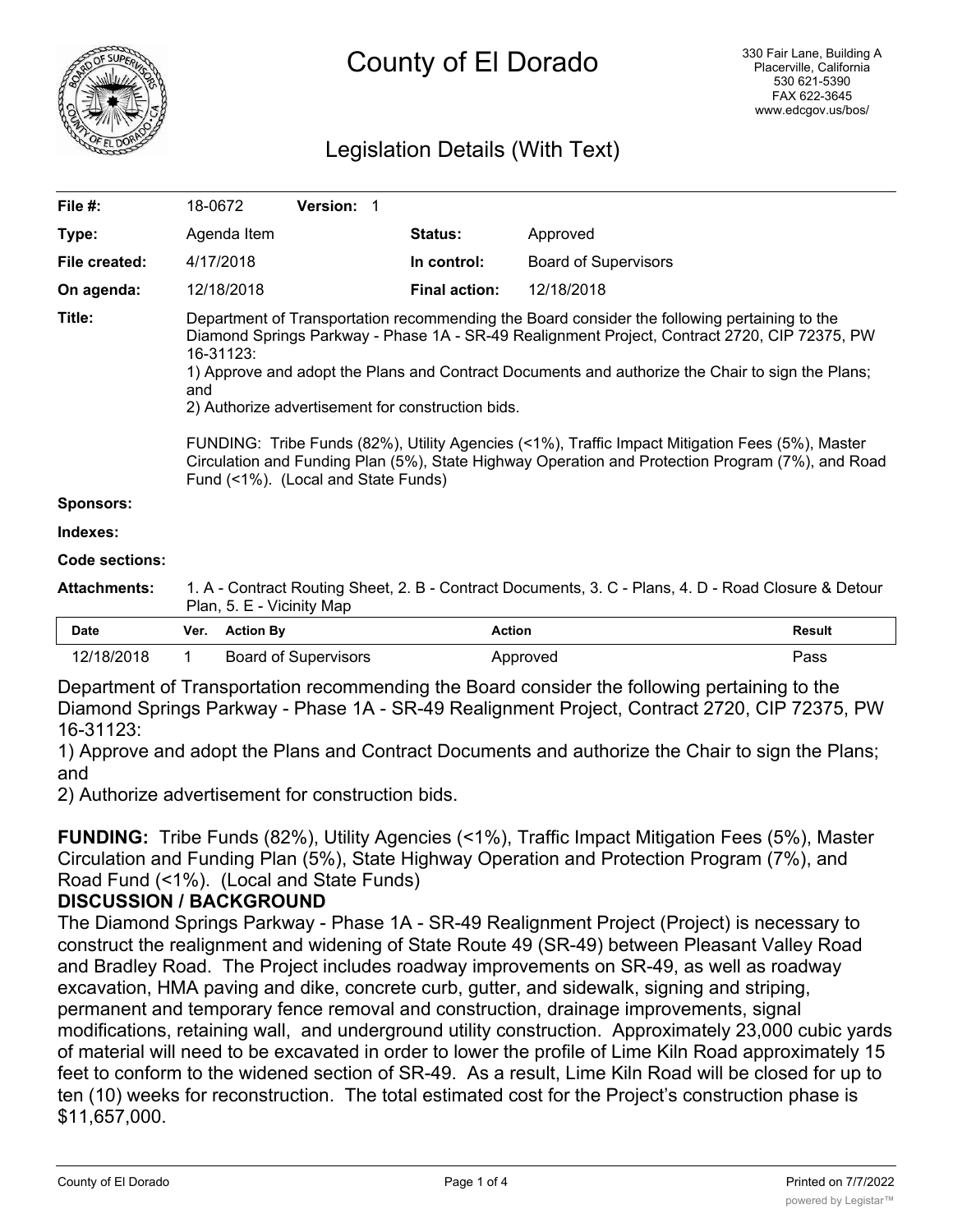This Project is a two hundred and fifty (250) working day contract. Lime Kiln Road will be fully closed to traffic for seventy (70) calendar days from Lime Plant Road to SR-49 (approximately 500 linear feet of road closure) in each direction of travel. Access for local residents and visitors, as well as emergency personnel and law enforcement, will be via detour to China Garden Road per the Project Detour Plan.

Department of Transportation (Transportation) staff notified emergency response services, as well as other agencies and County departments, in accordance with Department established procedures for a road closure authorization. Additionally, local businesses and community groups were included in this notification. No objections or comments were received from those notified. The Road Closure Authorization and Special Event Permit were executed under County Ordinance 5048 and signed by the Director on January 23, 2018.

The actual dates of the closure are to be determined and are anticipated for summer or fall of 2019. Further notification will be given at least one week in advance of the closure once the construction schedule is known. Transportation will also notify the public of this road closure at least one week in advance via the County website, press release, and portable changeable message signs.

Due to State and local funding, only CEQA compliance is required. A CEQA Notice of Determination was filed on May 25, 2011. An Environmental Impact Report was prepared for the Project and the Board approved the Project on May 24, 2011.

All necessary regulatory agency permits have been issued, including a Section 401 Water Quality Certification, California Department of Fish and Wildlife Section 1600 Streambed Alteration Agreement, and Section 404 verification under Nationwide Permit 14 from the Army Corps of Engineers. All necessary mitigation as part of these regulatory permits has also been completed.

All required right of way for this Project has been acquired. A list of the APNs and type of easements obtained for the Project is included in section 5-1.20B(5) of the Special Provisions. Any special requirements during construction are included in section 5-1.20H of the Special Provisions. Transportation proposes stockpiling approximately 60,000 cubic yards of excavated soil on APNs 051 -250-51 and 051-250-54 within a Temporary Construction Easement (TCE), which is in process of being acquired. Should the TCE not be acquired, Transportation will export the material from the site and import necessary fill material for construction of the future Diamond Springs Parkway - Phase 1B at that time.

Utility agreements with Pacific Gas & Electric Company (PG&E), El Dorado Irrigation District (EID), and Pacific Bell Telephone Company dba AT&T California (AT&T) are required for this Project. Utility work coordination requirements are included in the Contract Documents. EID work that is required of the Project contractor is shown in the Plans and must comply with California Department of Transportation (Caltrans) Standard Specifications. All utility agreements for this Project are fully executed.

Relocation of existing overhead utilities, including PG&E, AT&T, and Comcast will be performed during construction of the Project. Funding for the PG&E and AT&T underground relocations will be covered under the Electric Rule 20 and Telecommunications Rule 32 tariff programs. The total cost of this work is estimated at \$1,738,569, of which an estimated \$1,209,284 of Rule 20A credits will be used. Comcast is responsible for the remaining \$529,285 for cable utility relocations.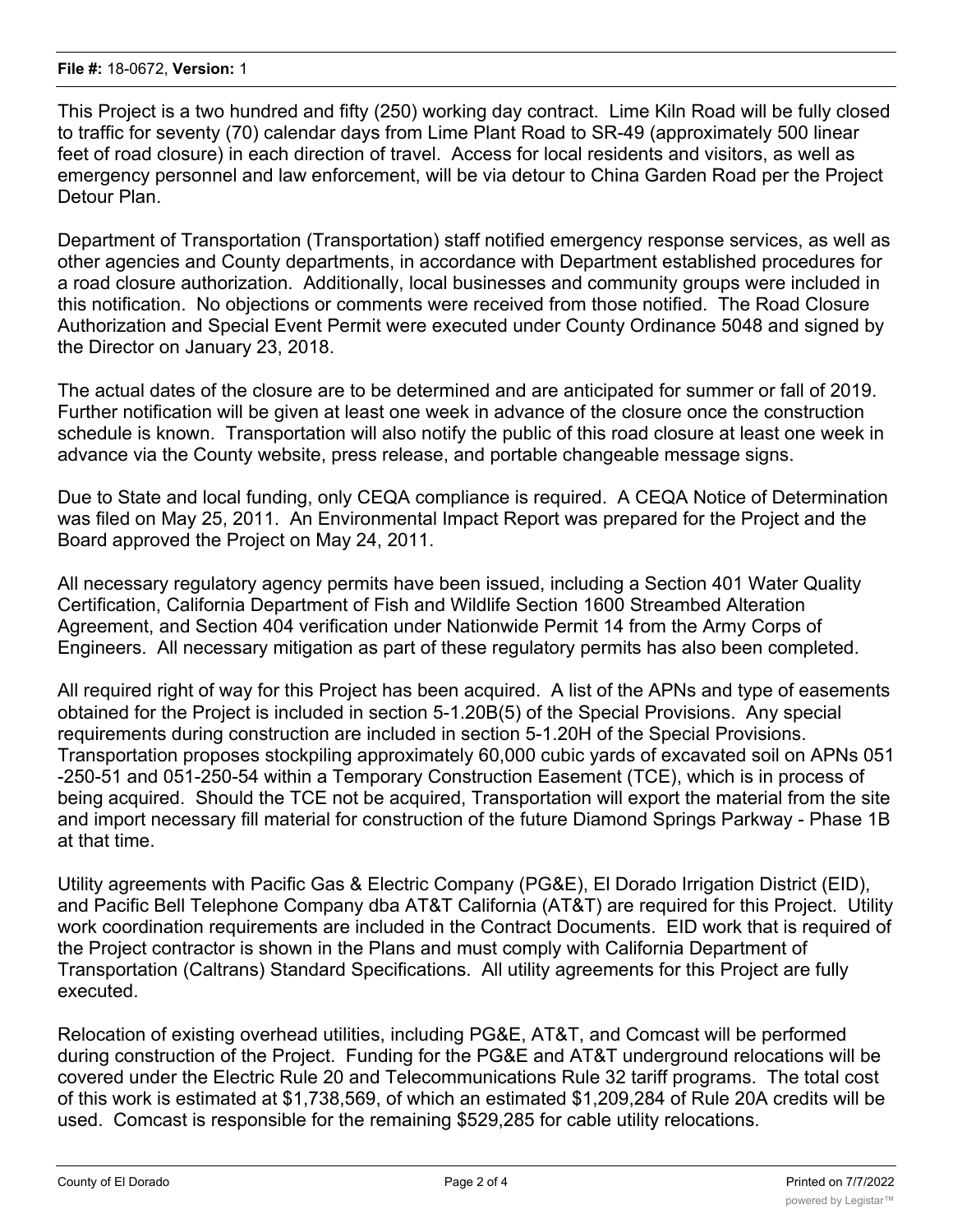Due to no federal funding on the Project, the current Caltrans Disadvantaged Business Enterprise (DBE) requirements do not apply. Transportation encourages the use of DBE subcontractors when opportunities exist.

# **ALTERNATIVES**

1) Do not approve the Contract Documents. Transportation will make any changes requested by the Board, and return to Board if warranted.

2) Do not authorize advertisement for construction bids. Transportation will make any changes requested by the Board and return at a later date.

### **PRIOR BOARD ACTION**

The Board adopted Resolution 008-2014 on February 4, 2014, Item 23, Legistar 13-0981, which created an Underground Utility District as part of the Project. On May 9, 2017, Item 22, Legistar 17- 0361, the Board authorized the purchase of Floodplain Riparian Habitat credits as necessary mitigation for the construction of the Project. On September 25, 2018, Item 24, Legistar 18-0436, the Board signed Agreement for Services 3285 with Ghirardelli Associates, Inc., to provide construction management and support services for the Project.

### **OTHER DEPARTMENT / AGENCY INVOLVEMENT**

County Counsel and Risk Management have reviewed and approved the Plans and Contract Documents.

### **CAO RECOMMENDATION / COMMENTS**

It is recommended that the Board approve this item.

#### **FINANCIAL IMPACT**

The total combined estimated amount for the construction phase of the Project is \$11,657,000, which includes construction items of work, construction management, inspection, materials testing, utility relocation work, and contingencies. Eighty-two percent of the budgeted revenue for this project is coming from Tribe funds.

There is no financial impact or change to Net County Cost associated with this item. The Board will not obligate the County with the current requested action. The obligation will result from the subsequent action of awarding the bid.

As approved in the CIP, the total project is scheduled to be funded at approximately 82% by Local Tribe funds (approximately \$12,132,000, which includes construction, planning, design, right of way, and other related work), which is funding contributed to the County by the Shingle Springs Band of Miwok Indians pursuant to the standing agreement between the Tribe and the County. Absent availability of these funds, this project would be funded by a larger portion of Road Funds, currently dedicated to other ongoing Road responsibilities, or would be delayed until sufficient funding could be acquired.

#### **CLERK OF THE BOARD FOLLOW UP ACTIONS**

1) The Clerk will obtain the Chair's signature on the construction Plans for the Project. 2) The Clerk will forward the original signed Plan set to Transportation, Fairlane Engineering, attention Matt Smeltzer.

### **TRANSPORTATION FOLLOW UP ACTIONS**